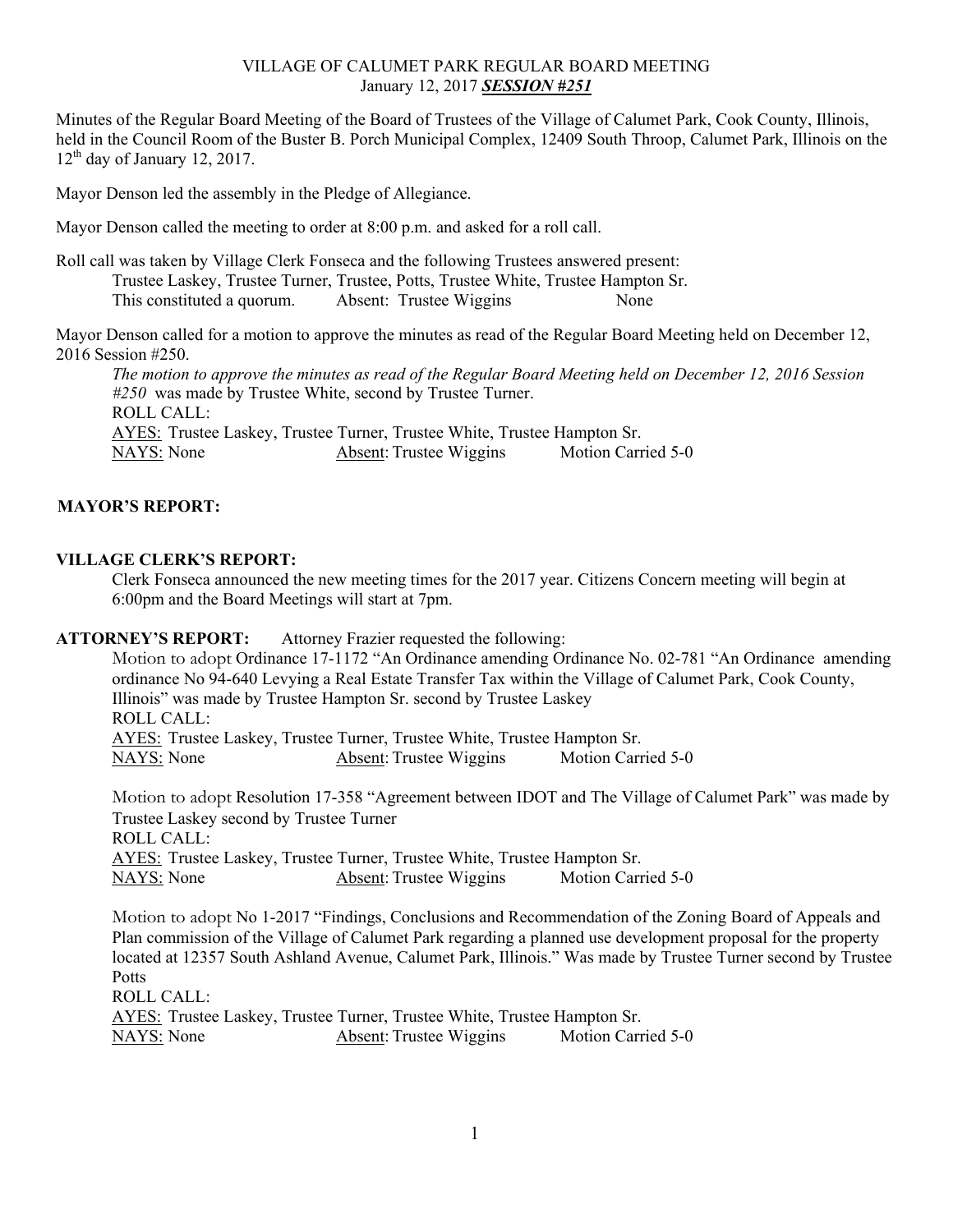### **TREASURER'S REPORT:**

Ella Bedford read the Accounts Payable Summary report for the month of December 2016. *The motion to approve the Treasurers report as read for the month of December 2016* was made by Trustee Laskey second by Trustee White. ROLL CALL: AYES: Trustee Laskey, Trustee Turner, Trustee White, Trustee Hampton Sr. NAYS: None Absent: Trustee Wiggins Motion Carried 5-0

Ella Bedford read the Treasurers report for the month of December 2016. *The motion to approve the Treasurers report as read for the month of October 2016* was made by Trustee White second by Trustee Potts. ROLL CALL: AYES: Trustee Laskey, Trustee Turner, Trustee White, Trustee Hampton Sr. NAYS: None Absent: Trustee Wiggins Motion Carried 5-0

Ella Bedford read the Payroll report for the month of December 2016.  *The motion to approve the Payroll report as read for the month of October 2016,* was made by Trustee Turner second by Trustee Laskey. ROLL CALL: AYES: Trustee Laskey, Trustee Turner, Trustee White, Trustee Hampton Sr. NAYS: None Absent: Trustee Wiggins Motion Carried 5-0

# **TRUSTEE REPORTS:**

| <b>Trustee Laskey</b> | Complimented Public Works on a job well done with snow and ice.                                                                                                                                      |
|-----------------------|------------------------------------------------------------------------------------------------------------------------------------------------------------------------------------------------------|
| <b>Trustee Turner</b> | Welcomed the Talaski family and congratulated the Mayor on our rating with Moody.<br>Mayor Denson explained the Moody rating to the residents                                                        |
| <b>Trustee Potts</b>  | Wished everyone a Happy New Year and read the Police monthly report. She also invited the<br>residents to attend the CAPS meeting. Mayor Denson complimented her on the reopening of<br>Ultra Foods. |
| <b>Trustee White</b>  | Wanted to inform invited the residents to the CRC meetings. Mayor commended him on<br>involving the schools in new members.                                                                          |

**Trustee Hampton Sr.** Thanked Ultra Foods for their donation for the Recreation Center

#### **DEPARTMENT HEAD REPORTS:**

Office Manager Teri Raney wished everyone a Happy New Year. Welcomed Robert Talaski thanked him for his service. She reported new businesses in town.

Police Chief Mann thanked everyone who participated in the Domestic Abuse program.

Fire Chief Fisher recognized Robert Talaski for all his years of service and presented him with an award from Springfield. Robert Talaski thanked everyone and spoke on his experience as a firefighter.

Building Commissioner Corona read the monthly report.

Superintendent Smith of Public Works read their monthly statistical report.

Director Shaw from the Recreation Center thanked Ultra Foods for their donation.